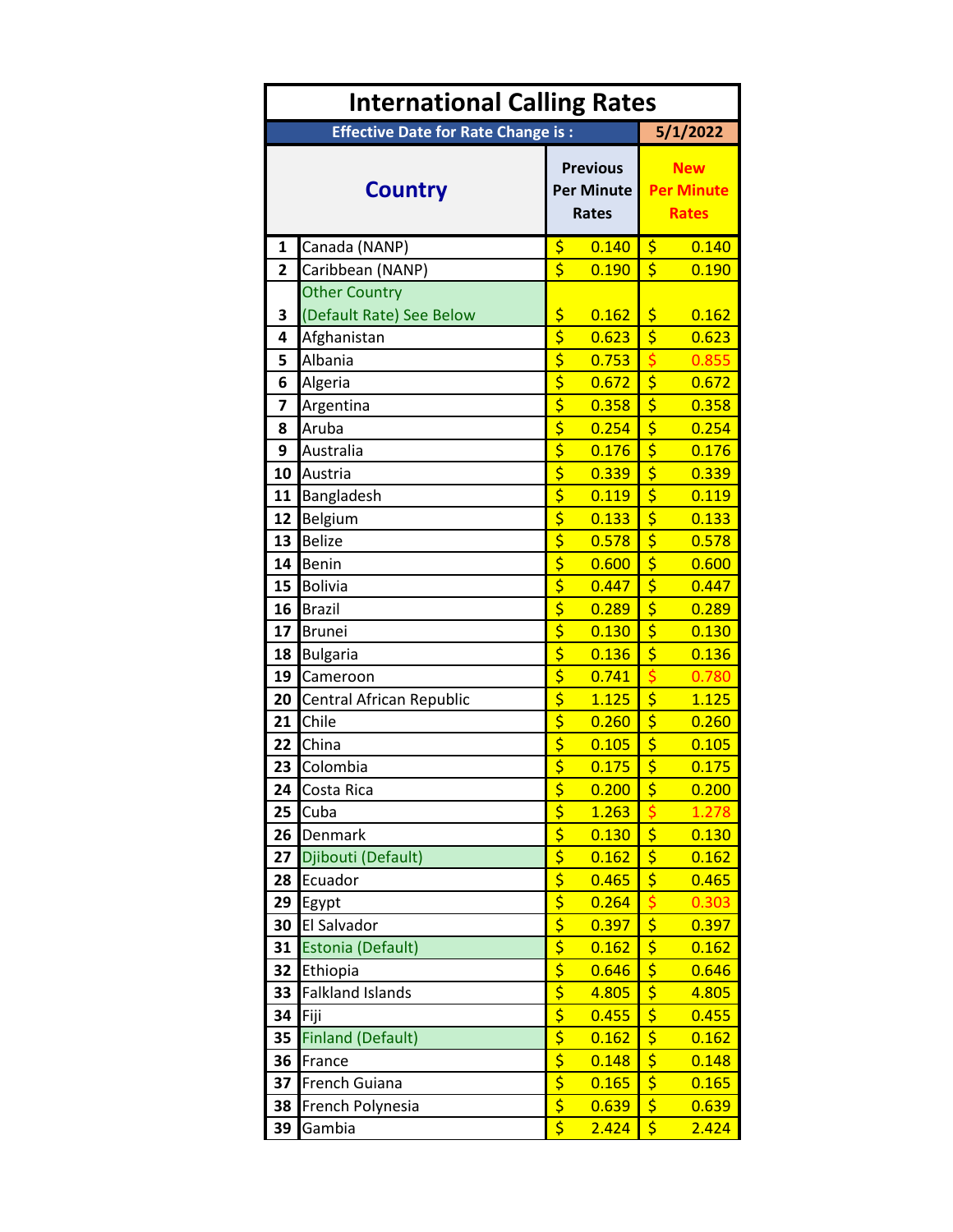| 40 | Georgia                      | \$                                                                     | 0.870 | \$                                  | 0.870 |
|----|------------------------------|------------------------------------------------------------------------|-------|-------------------------------------|-------|
| 41 | Germany                      | $\overline{\boldsymbol{\varsigma}}$                                    | 0.136 | \$                                  | 0.136 |
| 42 | Ghana                        | \$                                                                     | 0.566 | \$                                  | 0.566 |
| 43 | <b>Greece (Default)</b>      | $rac{5}{5}$                                                            | 0.162 | \$                                  | 0.162 |
| 44 | Guatemala                    |                                                                        | 0.336 | $\overline{\boldsymbol{\varsigma}}$ | 0.336 |
| 45 | Guinea                       | $rac{1}{5}$                                                            | 0.783 | \$                                  | 0.795 |
| 46 | Guyana                       |                                                                        | 0.561 | $\overline{\boldsymbol{\varsigma}}$ | 0.561 |
| 47 | Haiti                        | $\frac{1}{5}$                                                          | 0.594 | $\overline{\boldsymbol{\varsigma}}$ | 0.594 |
| 48 | Honduras                     | $\overline{\boldsymbol{\varsigma}}$                                    | 0.374 | $\overline{\boldsymbol{\zeta}}$     | 0.374 |
| 49 | Hong Kong                    | $\overline{\xi}$                                                       | 0.127 | $\overline{\boldsymbol{\varsigma}}$ | 0.127 |
| 50 | Hungary                      | $\overline{\boldsymbol{\zeta}}$                                        | 0.137 | \$                                  | 0.137 |
| 51 | India                        | $\overline{\boldsymbol{\varsigma}}$                                    | 0.119 | $\overline{\boldsymbol{\varsigma}}$ | 0.119 |
| 52 | Iran                         | $rac{1}{5}$                                                            | 0.205 | $\overline{\boldsymbol{\varsigma}}$ | 0.205 |
| 53 | Iraq                         |                                                                        | 0.490 | \$                                  | 0.490 |
| 54 | Ireland                      | $\overline{\boldsymbol{\zeta}}$                                        | 0.211 | $\overline{\boldsymbol{\varsigma}}$ | 0.211 |
| 55 | Israel                       | $rac{5}{5}$                                                            | 0.294 | \$                                  | 0.244 |
| 56 | Italy                        |                                                                        | 0.146 | \$                                  | 0.168 |
| 57 | <b>Ivory Coast (Default)</b> | $\overline{\boldsymbol{\varsigma}}$                                    | 0.162 | $\overline{\boldsymbol{\varsigma}}$ | 0.162 |
| 58 | Japan                        | $rac{1}{5}$                                                            | 0.346 | \$                                  | 0.367 |
| 59 | Jordan                       |                                                                        | 0.252 | \$                                  | 0.283 |
| 60 | Kenya                        | $\overline{\boldsymbol{\varsigma}}$                                    | 0.346 | \$                                  | 0.304 |
| 61 | Kiribati                     | \$                                                                     | 2.582 | \$                                  | 3.125 |
| 62 | Korea (Default)              | $\overline{\boldsymbol{\xi}}$                                          | 0.162 | \$                                  | 0.162 |
| 63 | Laos                         | $\overline{\boldsymbol{\varsigma}}$                                    | 0.284 | $\overline{\varsigma}$              | 0.273 |
| 64 | Lebanon (Default)            | \$                                                                     | 0.162 | \$                                  | 0.162 |
| 65 | Luxembourg (Default)         | $\overline{\xi}$                                                       | 0.162 | $\overline{\boldsymbol{\varsigma}}$ | 0.162 |
| 66 | Liberia                      | $\overline{\xi}$                                                       | 0.834 | \$                                  | 0.834 |
| 67 | Lithuania                    | $\overline{\boldsymbol{\zeta}}$                                        | 1.709 | \$                                  | 1.709 |
| 68 | Malawi (Default)             | $\overline{\boldsymbol{\zeta}}$                                        | 0.162 | $\overline{\boldsymbol{\varsigma}}$ | 0.162 |
| 69 | Malaysia                     | $\overline{\xi}$                                                       | 0.125 | $\overline{\boldsymbol{\varsigma}}$ | 0.125 |
| 70 | <b>Maldives (Default)</b>    | $\overline{\boldsymbol{\varsigma}}$                                    | 0.162 | \$                                  | 0.162 |
| 71 | Mali                         | \$                                                                     | 0.898 | \$                                  | 0.898 |
| 72 | Marshall Islands             | $\overline{\xi}$                                                       | 0.502 | \$                                  | 0.548 |
| 73 | Mauritania                   |                                                                        | 0.996 | $\overline{\boldsymbol{\zeta}}$     | 0.996 |
| 74 | Mexico                       | $rac{5}{5}$                                                            | 0.114 | \$                                  | 0.114 |
| 75 | Micronesia                   |                                                                        | 0.451 | $\overline{\boldsymbol{\varsigma}}$ | 0.451 |
| 76 | Moldavia (Default)           | $\overline{\boldsymbol{\zeta}}$                                        | 0.162 | \$                                  | 0.162 |
| 77 | Morocco                      | \$                                                                     | 1.019 | $\overline{\boldsymbol{\zeta}}$     | 1.019 |
| 78 | Mozambique (Default)         | $\overline{\boldsymbol{\zeta}}$                                        | 0.162 | \$                                  | 0.162 |
| 79 | Myanmar (Default)            | $\overline{\boldsymbol{\zeta}}$                                        | 0.162 | \$                                  | 0.162 |
| 80 | Nepal                        | \$                                                                     | 0.314 | $\overline{\boldsymbol{\zeta}}$     | 0.314 |
| 81 | Netherlands                  | $\overline{\boldsymbol{\zeta}}$<br>$\overline{\boldsymbol{\varsigma}}$ | 0.153 | \$                                  | 0.140 |
| 82 | New Zealand                  |                                                                        | 0.176 | \$                                  | 0.176 |
| 83 | Nicaragua                    | \$<br>\$                                                               | 0.568 | \$                                  | 0.568 |
| 84 | Nigeria                      | $\overline{\boldsymbol{\varsigma}}$                                    | 0.155 | $\overline{\boldsymbol{\zeta}}$     | 0.155 |
| 85 | Norway                       |                                                                        | 0.166 |                                     | 0.185 |
| 86 | Oman (Default)               | \$                                                                     | 0.162 | \$                                  | 0.162 |